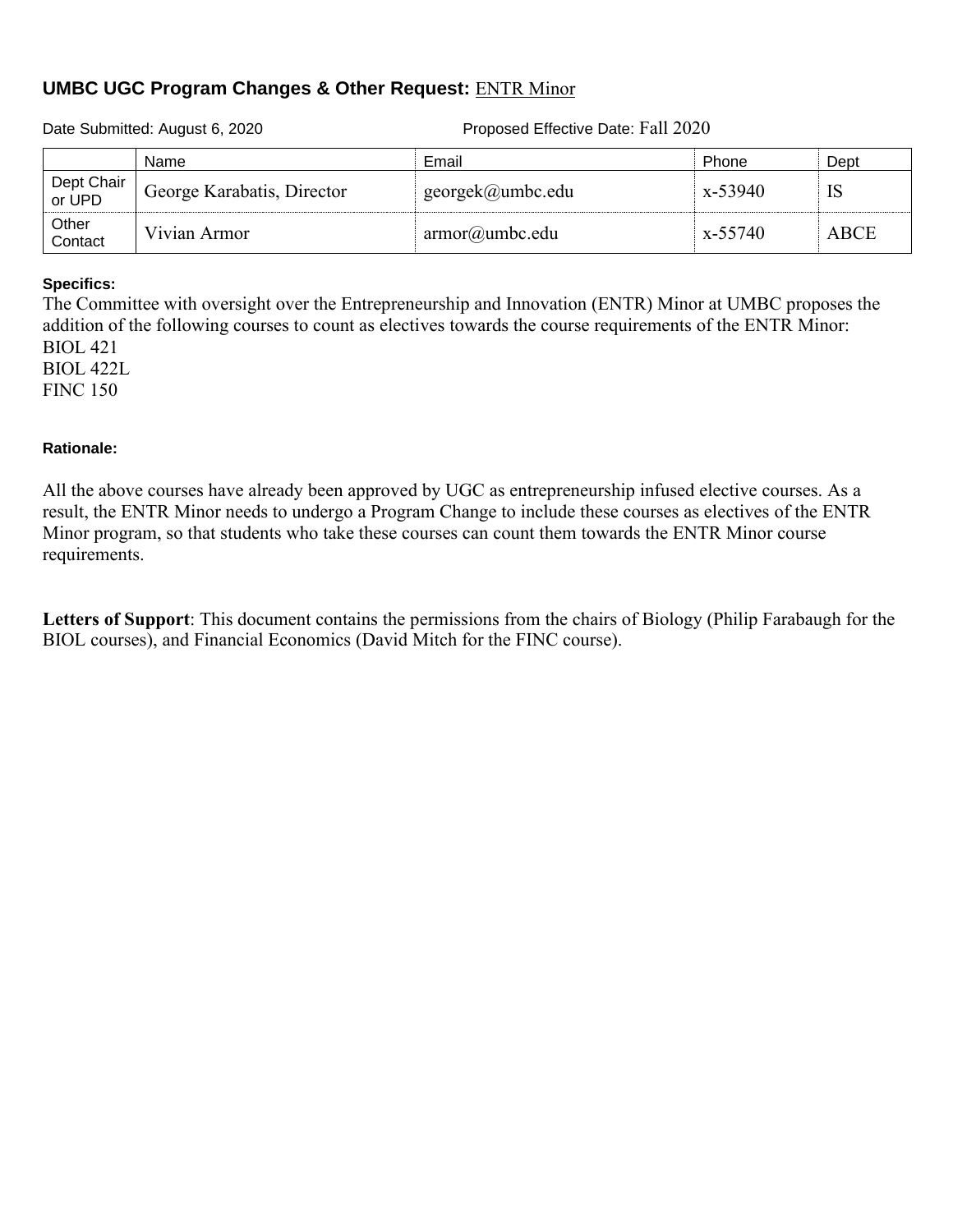-------- Forwarded Message -------- **Subject:** BIOL 421 and BIOL 422L in the ENTR minot **Date:** Tue, 10 Mar 2020 15:29:11 -0400 **From:** Philip Farabaugh <farabaug@umbc.edu> To: George Karabatis <georgek@umbc.edu> **CC:** Nichole Zang Do <zang.do@umbc.edu>, Stephen Miller <stmiller@umbc.edu>

George,

I'm writing to express my strong support for the use of BIOL 421 and BIOL 422L as part of the ENTR minor program.

Phil

Philip Farabaugh Professor & Chair Department of Biological Sciences University of Maryland Baltimore County 1000 Hilltop Circle Baltimore, MD 21250 Office: +1-410-455-3018 Lab: +1-410-455-2659 Webpage: [http://bit.ly/farabaugh](http://bit.ly/farabaugh2)